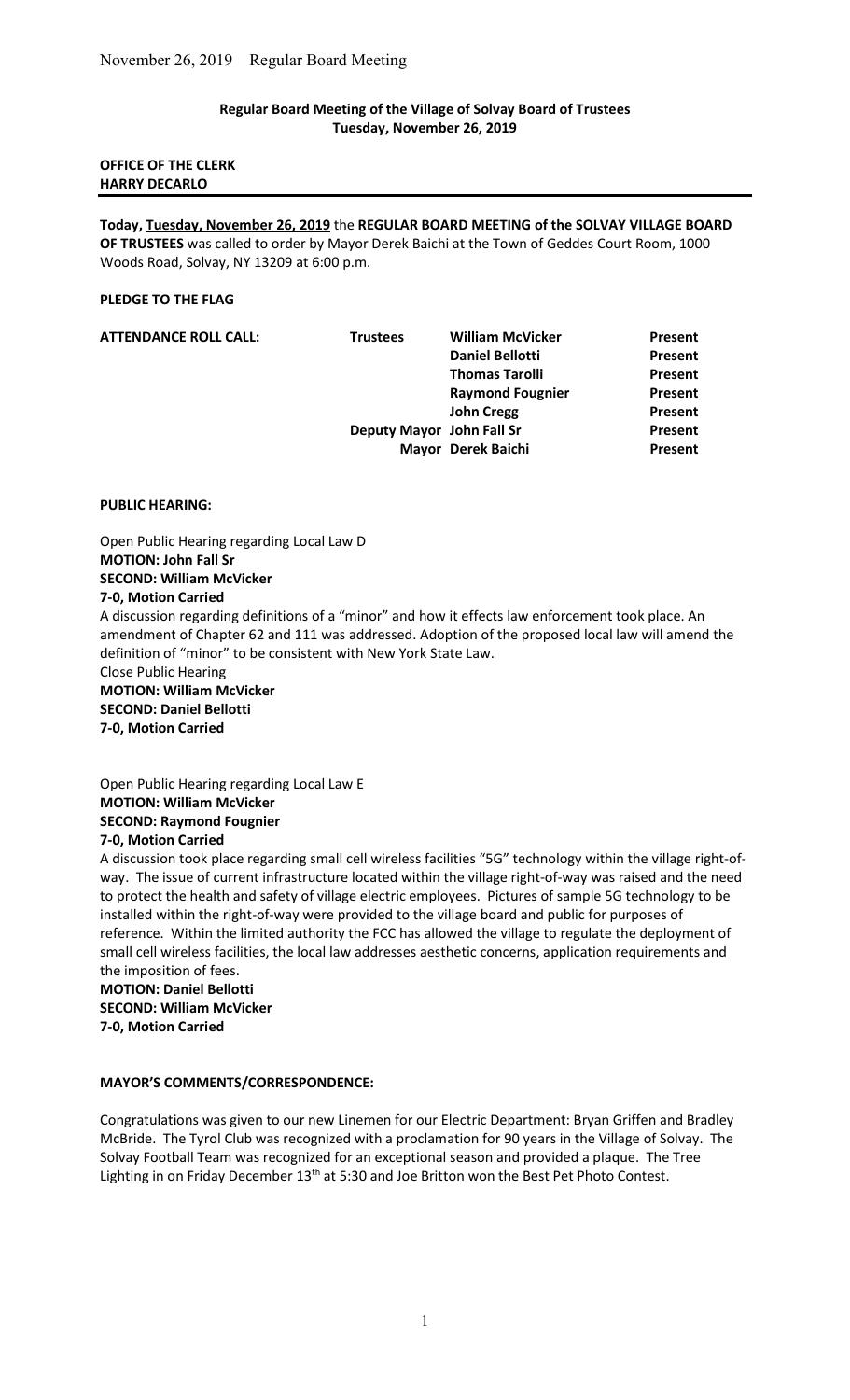COMMITTEE REPORTS:

| Administrative<br>Legal<br><b>Treasurer</b>                               | Mayor Derek Baichi - Edits to RFQ/RFP's are being made.<br>Village Attorney - Nothing besides what is on the agenda.<br>Cheryl Visconti, Treasurer - Nothing to report.                                                                                                                                                                                                                                                                                                                                                                                                                                                                                                                                                                                                                                                                                                                                                                                                                                                                                                                                                                                                                                                                                                                                                                                                                                                                                                                                                                                                                                                                                                                                           |
|---------------------------------------------------------------------------|-------------------------------------------------------------------------------------------------------------------------------------------------------------------------------------------------------------------------------------------------------------------------------------------------------------------------------------------------------------------------------------------------------------------------------------------------------------------------------------------------------------------------------------------------------------------------------------------------------------------------------------------------------------------------------------------------------------------------------------------------------------------------------------------------------------------------------------------------------------------------------------------------------------------------------------------------------------------------------------------------------------------------------------------------------------------------------------------------------------------------------------------------------------------------------------------------------------------------------------------------------------------------------------------------------------------------------------------------------------------------------------------------------------------------------------------------------------------------------------------------------------------------------------------------------------------------------------------------------------------------------------------------------------------------------------------------------------------|
| <b>Police</b>                                                             | Allen Wood, Police Chief - Reported 1096 calls for the month of<br>October. 22 Follow Up investigations, 5 felonies, 94 misdemeanors and<br>4 DWI's. Trustee McVicker stated that our PT Police Officers should be<br>paid more.                                                                                                                                                                                                                                                                                                                                                                                                                                                                                                                                                                                                                                                                                                                                                                                                                                                                                                                                                                                                                                                                                                                                                                                                                                                                                                                                                                                                                                                                                  |
| <b>Electric</b>                                                           | John Kurtz, Asst. Electric Superintendent - Reported that decorations<br>for holidays are close to complete. Hoping the resolution for Mac Sutton<br>passes this evening. Completed small job in Lakeland and the Village.<br>Recognized Brad and Bryan as our newest Journeyman Lineman as of<br>October 2019. The Public Hearing was discussed and putting a<br>temporary hold on any vote about fiber companies in the right of way.<br>Joe will meet with DC Lawyers and PSC with concerns. November 1st<br>wind storm was discussed. 3 streets with large tree damage and<br>multiple outages at around 6 am. All customers were restored before<br>noon. Bridge Street Broken pole with damage to 3 UG feeds to<br>transformers was brought up. Restored last 3 customers Monday<br>evening.                                                                                                                                                                                                                                                                                                                                                                                                                                                                                                                                                                                                                                                                                                                                                                                                                                                                                                                |
| DPW/Highway                                                               | John Cregg, Trustee - A discussion about no longer picking up<br>mattresses with the increased fees from OCCRA (\$15/per). Options to<br>offset this new fee were discussed. Over 200 bulk pick-ups were done<br>including brush and leaves.                                                                                                                                                                                                                                                                                                                                                                                                                                                                                                                                                                                                                                                                                                                                                                                                                                                                                                                                                                                                                                                                                                                                                                                                                                                                                                                                                                                                                                                                      |
| Library                                                                   | Dan Golden, Library Director - The Solvay Public Library will be closed<br>on Thursday, November 28 and Friday, November 29 for the<br>Thanksgiving Holiday. Here at the Solvay Public Library, our goal is to be<br>a leader of and catalyst for programs and services that promote a<br>favorable business climate and support the continuing growth and<br>development of the Village of Solvay. Although Solvay does not<br>currently have a Chamber of Commerce, we hope we can fulfill some of<br>the functions of a Chamber by providing collections and public programs<br>that are be helpful to local business proprietors and investors, including<br>possibly another Open House/ Mixer for local proprietors in the late<br>spring/early summer 2020. We would like to know if the Village of<br>Solvay can help us with these efforts. The Director is still searching for<br>volunteers to assist the Annual Friends Booksale, scheduled to take<br>place May 15-17. Chair Yoga at the Library-every Wednesday at 4pm.<br>Learn to stretch and relax at your local library. Friends of the Library<br>Holiday Open House-Sunday, December 15, 2 p.m. The Friends of the<br>Solvay Public Library invite you to Friends of the Solvay Public Library<br>Holiday Open House. Please join us for a fun family holiday tradition<br>with refreshments and the raffle drawing. Armchair Travel and Coffee-<br>Every first Tuesday of the month at 2pm. Monthly series of travel<br>programs at the Solvay Public Library. The next Armchair Travel will be<br>in Ireland on Tuesday, January 7 at 2pm. At the Solvay Library, we are<br>proud of 115 years of service to Solvay and the Town of Geddes. |
| Codes                                                                     | Anthony Alberti - Reported 17 complaints, 27 electrical inspections<br>completed, 2 fire and 13 trash. In the process of updating vacant home<br>list. Idea of having a new program to give a way smoke detector<br>donated by local and national companies.                                                                                                                                                                                                                                                                                                                                                                                                                                                                                                                                                                                                                                                                                                                                                                                                                                                                                                                                                                                                                                                                                                                                                                                                                                                                                                                                                                                                                                                      |
| <b>Stormwater/Montrose Ave</b><br><b>Celebrations</b><br><b>Buildings</b> | Mark Malley, Village Engineer - None<br>Mayor Derek Baichi - None<br>John Fall Sr, Trustee - Addressed Resolution #8 and nothing has been<br>updated from Westrock land.                                                                                                                                                                                                                                                                                                                                                                                                                                                                                                                                                                                                                                                                                                                                                                                                                                                                                                                                                                                                                                                                                                                                                                                                                                                                                                                                                                                                                                                                                                                                          |
| <b>Friends of Charles Ave Park</b><br><b>Cost Cutting</b>                 | <b>Residents Report - None</b><br>Mayor Derek Baichi - Discussed codes, refuse fees and ways to save<br>during budget season.                                                                                                                                                                                                                                                                                                                                                                                                                                                                                                                                                                                                                                                                                                                                                                                                                                                                                                                                                                                                                                                                                                                                                                                                                                                                                                                                                                                                                                                                                                                                                                                     |

Additional Resolutions from the Village Board: None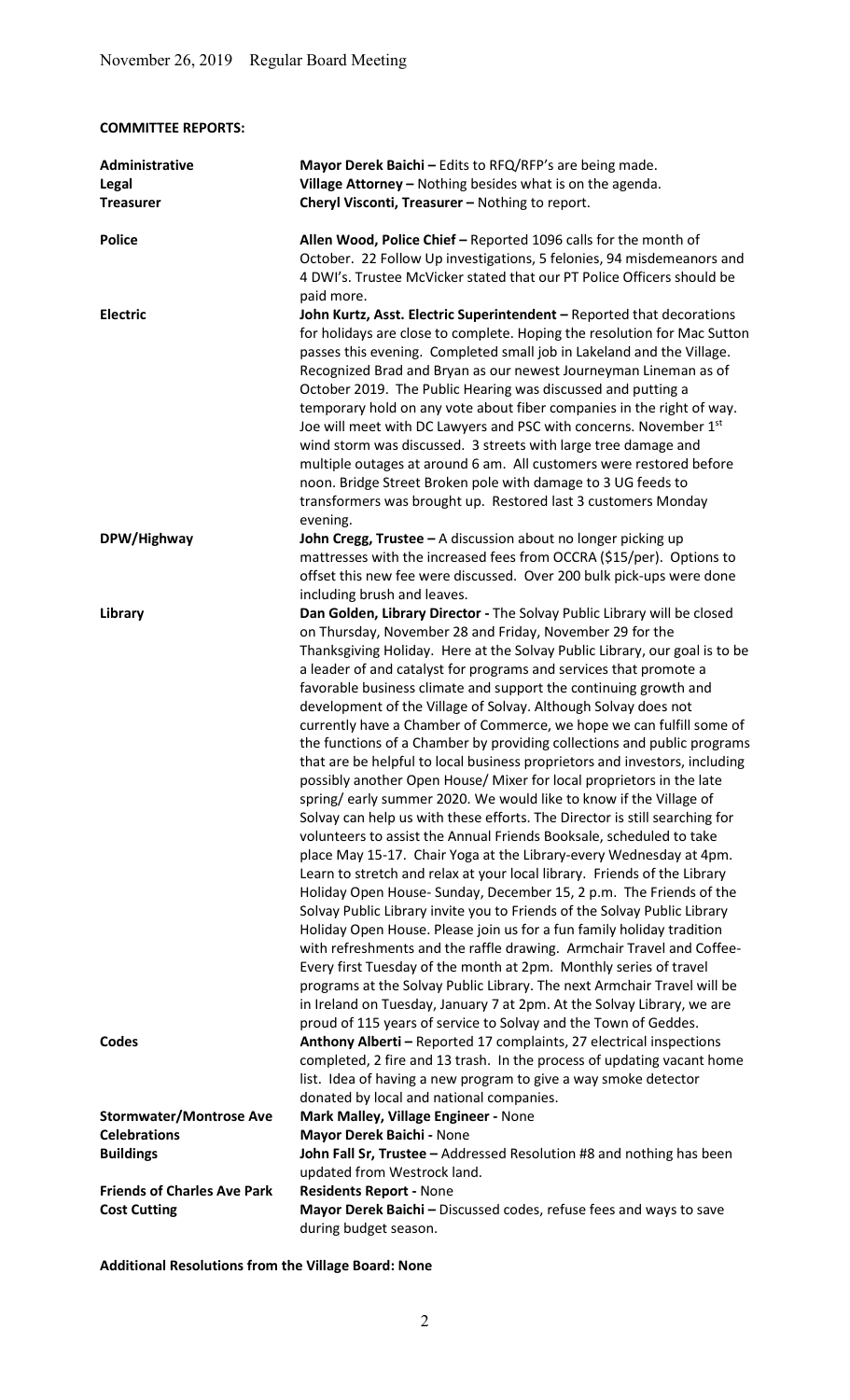## PETITIONS:

(Five Minute Time Limit Per Petitioner)

John McPeak, Resident addressed Resolution #7 and how all resolutions that were originally passed were illegal.

John Maestri, Resident addressed our Police Chief returning to work and questioned whether a report is or will be available.

Joe Britton, Resident addressed Resolution #7 and being a taxpayer, he is ok with reimbursing legal fees for Trustee Bellotti if found "not guilty".

Jeffrey Smith, Resident thanked the village for safety issues being taken care of. RESOLUTIONS:

1. Authorization from the Board of Trustees to pay C&S Engineers \$23,126.62 for services rendered from 10/1/19 to 10/31/19. (Total Cost to the Village is: \$13,526.00)

Below are the specific projects that will be reimbursed through Grant or the County:

- Invoice No. 0183096 Project No. 114.222.001 Aquatic Spray Park Sam Grant
- Invoice No. 0183097 Project No. 114.224.001 Gere Lock Rd. Culvert Replacement Belle-Isle Tree Replacement Grant
- Invoice No. 0183100 Project No. 114.228.001 CHIPS Paving Reimbursed under CHIPS
- Invoice No. 0183103 Project No. 114.233.001 Electric Department
- Invoice No. 0183104 Project No. 114.235.001 West End Lighting Phase I Community Development Grant

MOTION: John Cregg SECOND: Raymond Fougnier AYES: 7 NAYES: 0 MOTION CARRIED

2. Authorization from the Board of Trustees to pay Costello, Cooney & Fearon, PLLC \$16,867.25 for services rendered for the month of October 2019. A detailed list of charges has been provided to the Board of Trustees.

### MOTION: John Fall Sr

#### SECOND: Raymond Fougnier

| <b>William McVicker</b> | <b>Trustee</b> | Voted        | No                                     |
|-------------------------|----------------|--------------|----------------------------------------|
| <b>Daniel Bellotti</b>  | <b>Trustee</b> | <b>Voted</b> | <b>No</b>                              |
| <b>Thomas Tarolli</b>   | <b>Trustee</b> | Voted        | <b>Yes</b>                             |
| <b>Raymond Fougnier</b> | <b>Trustee</b> | <b>Voted</b> | <b>Yes</b>                             |
| <b>John Cregg</b>       | <b>Trustee</b> | <b>Voted</b> | Yes                                    |
| John Fall Sr            | <b>Trustee</b> | Voted        | Yes                                    |
| Derek Baichi            | <b>Mayor</b>   | Voted        | <b>Yes</b><br><b>Motion</b><br>Carried |

3. Authorization from the Board of Trustees to approve the minutes from the October 22, 2019 Regular Village Board Meeting and the Reading of the Minutes be herewith dispensed. MOTION: Raymond Fougnier

| <b>SECOND: John Cregg</b> |  |
|---------------------------|--|
|---------------------------|--|

| <b>William McVicker</b> | <b>Trustee</b> | <b>Voted</b> | <b>Yes</b>                                    |
|-------------------------|----------------|--------------|-----------------------------------------------|
| <b>Daniel Bellotti</b>  | <b>Trustee</b> | <b>Voted</b> | Yes*                                          |
| <b>Thomas Tarolli</b>   | <b>Trustee</b> | <b>Voted</b> | <b>Yes</b>                                    |
| <b>Raymond Fougnier</b> | <b>Trustee</b> | <b>Voted</b> | Yes                                           |
| <b>John Cregg</b>       | <b>Trustee</b> | <b>Voted</b> | <b>Yes</b>                                    |
| John Fall Sr            | <b>Trustee</b> | <b>Voted</b> | <b>Yes</b>                                    |
| Derek Baichi            | <b>Mayor</b>   | <b>Voted</b> | <b>Yes</b><br><b>Motion</b><br><b>Carried</b> |

\*With change made to resolution #5 to "No" Vote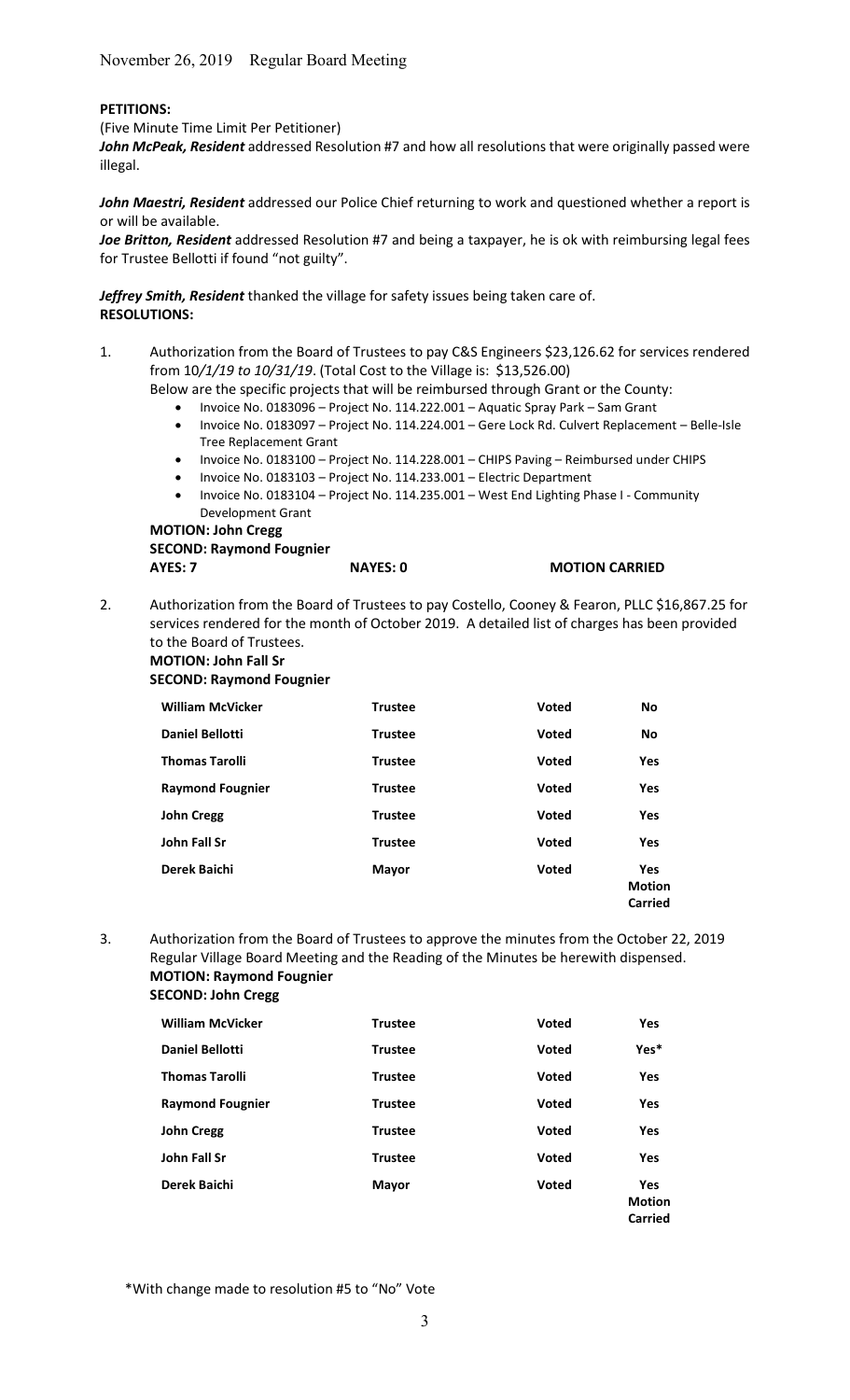4. Authorization from the Board of Trustees to declare the intermunicipal agreement with the Town of Geddes relating to Codes Enforcement service to be a Type 2 action and authorizing renewal of the intermunicipal agreement with the Town of Geddes pertaining to shared Codes Enforcement Officer (CEO) services between the two municipalities, for the period October 22, 2019 through December 31, 2020 in accordance with the proposed Agreement which has been circulated to the Board of Trustees and further authorizing the Mayor to sign such Agreement on behalf of the Village.

MOTION: William McVicker SECOND: Thomas Tarolli AYES: 7 NAYES: 0 MOTION CARRIED

5. Authorization from the Board of Trustees to adopt the revised version of the Village of Solvay Employee Handbook. MOTION: John Fall Sr SECOND: Thomas Tarolli No Vote Took Place.

MOTION TO TABLE: William McVicker SECOND: Daniel Bellotti AYES: 7 NAYES: 0 MOTION CARRIED

6. Authorization from the Board of Trustees to renew the Excellus and MVP Platinum Health Plans effective January 1, 2020

WHEREAS the Village of Solvay currently offers health insurance plan options to its active fulltime employees through Excellus BCBS and MVP Healthcare, and

WHEREAS the Village of Solvay currently offers a group Medicare health insurance plan to its eligible retired employees through Excellus BCBS, and

WHEREAS the effective date of the Village health insurance plans from Excellus BCBS and MVP Health Plan is January 1, 2020, and

 WHEREAS effective January 1, 2020, the Group Medicare health plan, and Platinum health plans from Excellus BCBS and MVP Healthcare are renewing, and

WHEREAS effective January 1, 2020, the renewal health plans from Excellus BCBS and MVP Healthcare are being offered at a total monthly premium of:

| <b>TIER OF</b>           | <b>MVP</b> | <b>Excellus</b> | <b>Excellus Medicare Plan</b> |
|--------------------------|------------|-----------------|-------------------------------|
| <b>COVERAGE</b>          |            |                 |                               |
| Employee / Single        | \$966.63   | \$890.12        | \$416.97                      |
| <b>Employee + Spouse</b> | \$1,933.26 | \$1,780.23      | \$833.94                      |
| Employee + Child(ren)    | \$1,643.27 | \$1,513.20      | N/A                           |
| <b>Full Family</b>       | \$2,754.90 | \$2,536.83      | N/A                           |

as is, therefore be it,

RESOLVED that it is hereby decided by the Village of Solvay to renew these policies effective January 1, 2020. MOTION: John Cregg SECOND: John Fall Sr

AYES: 7 NAYES: 0 MOTION CARRIED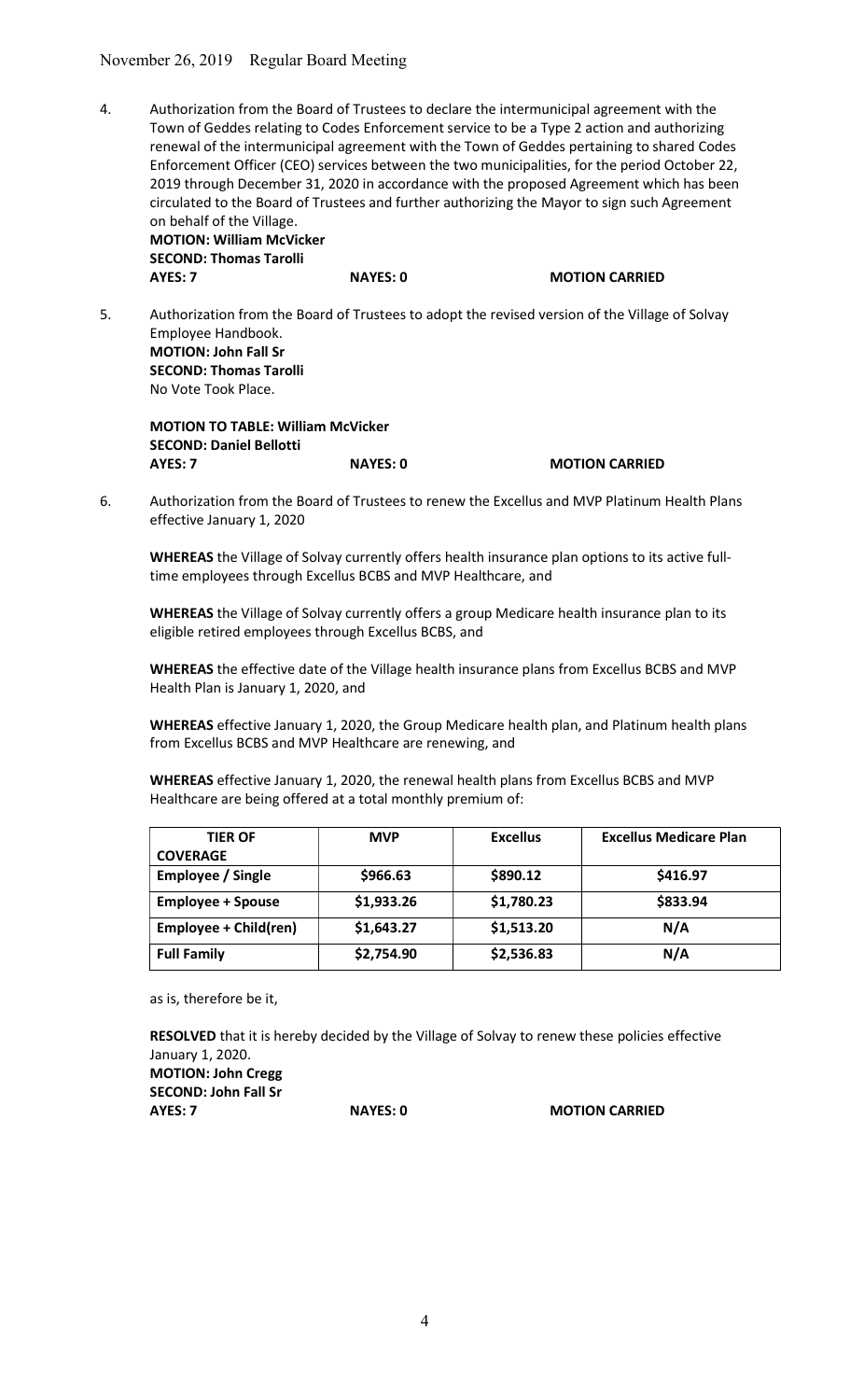7. Authorization from the Board of Trustees to rescind resolutions numbered 10, 11 and 12, as passed by the Village Board during its regularly scheduled meeting on October 22, 2019, which had authorized the following individuals for the reimbursement of reasonable legal fees: Trustee Bellotti, for an incident that occurred in August 2019; Village of Solvay employees, for allegations relating to harassment by a Trustee; and, Mayor Baichi, for an alleged hate crime. MOTION: John Cregg

 SECOND: Raymond Fougnier No Vote Took Place.

| To amend and make separate resolutions. |                 |                       |
|-----------------------------------------|-----------------|-----------------------|
| <b>MOTION: Daniel Bellotti</b>          |                 |                       |
| <b>SECOND: William McVicker</b>         |                 |                       |
| AYES: 7                                 | <b>NAYES: 0</b> | <b>MOTION CARRIED</b> |
|                                         |                 |                       |

Authorization from the Board of Trustees to rescind resolutions numbered 10 as passed by the Village Board during its regularly scheduled meeting on October 22, 2019, which had authorized the following individuals for the reimbursement of reasonable legal fees: Trustee Bellotti, for an incident that occurred in August 2019

## MOTION: John Cregg SECOND: Raymond Fougnier

| <b>William McVicker</b> | <b>Trustee</b> | Voted        | <b>No</b>                              |
|-------------------------|----------------|--------------|----------------------------------------|
| <b>Daniel Bellotti</b>  | <b>Trustee</b> | <b>Voted</b> | Abs.                                   |
| <b>Thomas Tarolli</b>   | <b>Trustee</b> | Voted        | <b>Yes</b>                             |
| <b>Raymond Fougnier</b> | <b>Trustee</b> | <b>Voted</b> | Yes                                    |
| <b>John Cregg</b>       | <b>Trustee</b> | Voted        | Yes                                    |
| John Fall Sr            | <b>Trustee</b> | Voted        | <b>Yes</b>                             |
| Derek Baichi            | <b>Mayor</b>   | Voted        | <b>Yes</b><br><b>Motion</b><br>Carried |

8. Authorization from the Board of Trustees to rescind resolution numbered 11 as passed by the Village Board during its regularly scheduled meeting on October 22, 2019, which had authorized Village of Solvay employee's reimbursement of reasonable legal fees for allegations relating to harassment by a Trustee.

## MOTION: John Cregg

## SECOND: Raymond Fougnier

| <b>William McVicker</b> | <b>Trustee</b> | <b>Voted</b> | Yes                                    |
|-------------------------|----------------|--------------|----------------------------------------|
| <b>Daniel Bellotti</b>  | <b>Trustee</b> | <b>Voted</b> | Abs.                                   |
| <b>Thomas Tarolli</b>   | <b>Trustee</b> | <b>Voted</b> | <b>Yes</b>                             |
| <b>Raymond Fougnier</b> | <b>Trustee</b> | <b>Voted</b> | <b>Yes</b>                             |
| <b>John Cregg</b>       | <b>Trustee</b> | <b>Voted</b> | <b>Yes</b>                             |
| John Fall Sr            | <b>Trustee</b> | <b>Voted</b> | <b>Yes</b>                             |
| Derek Baichi            | <b>Mayor</b>   | <b>Voted</b> | <b>Yes</b><br><b>Motion</b><br>Carried |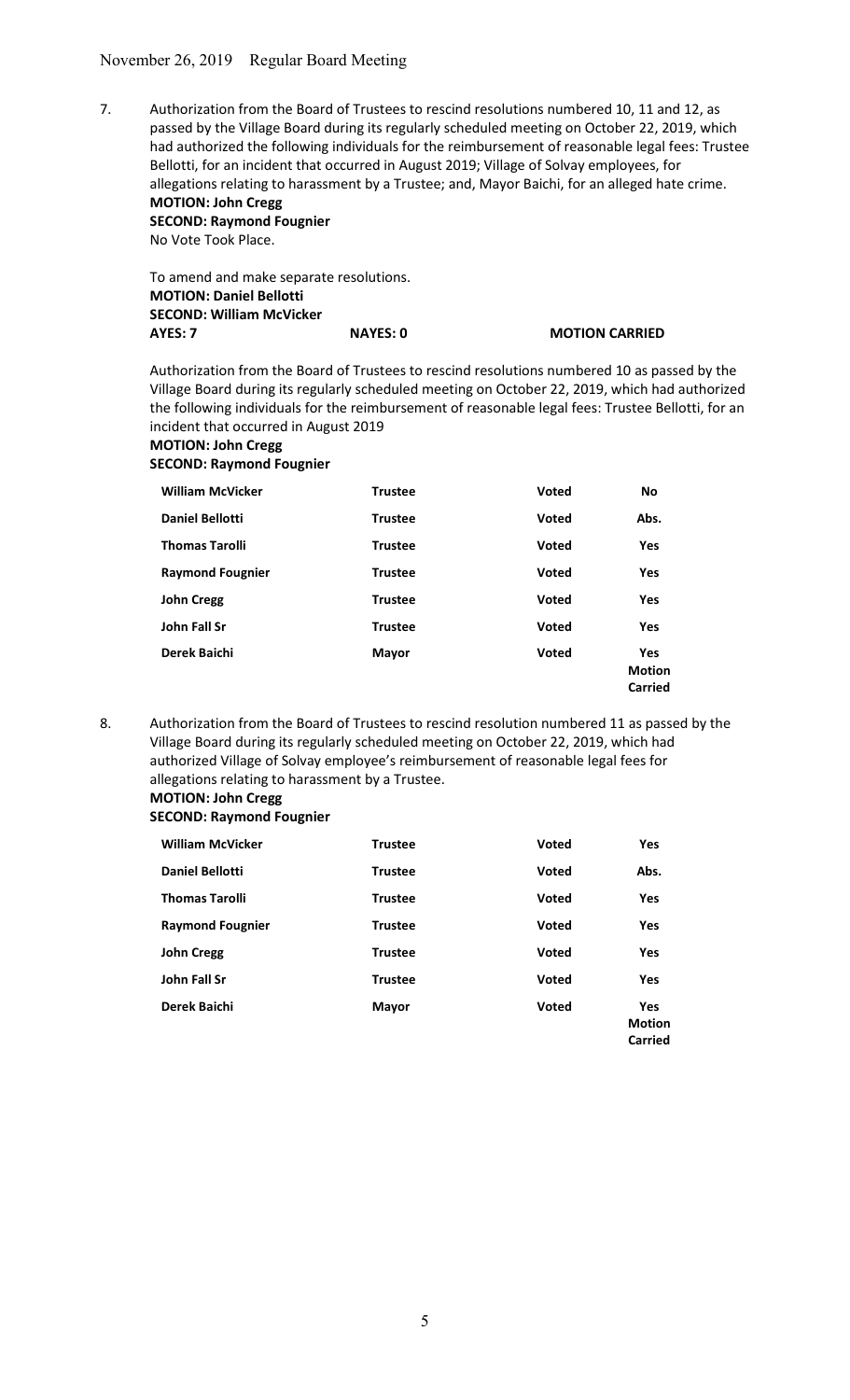9. Authorization from the Board of Trustees to rescind resolution numbered 12 as passed by the Village Board during its regularly scheduled meeting on October 22, 2019, which had authorized Mayor Baichi the reimbursement of reasonable legal fees for an alleged hate crime against him.

## MOTION: John Cregg SECOND: Raymond Fougnier

| <b>William McVicker</b> | <b>Trustee</b> | <b>Voted</b> | Yes                                     |
|-------------------------|----------------|--------------|-----------------------------------------|
| <b>Daniel Bellotti</b>  | <b>Trustee</b> | <b>Voted</b> | <b>Yes</b>                              |
| <b>Thomas Tarolli</b>   | <b>Trustee</b> | Voted        | Yes                                     |
| <b>Raymond Fougnier</b> | <b>Trustee</b> | <b>Voted</b> | <b>Yes</b>                              |
| <b>John Cregg</b>       | <b>Trustee</b> | <b>Voted</b> | Yes                                     |
| John Fall Sr            | <b>Trustee</b> | Voted        | <b>Yes</b>                              |
| Derek Baichi            | Mayor          | Voted        | Abs.<br><b>Motion</b><br><b>Carried</b> |

 10. Authorization from the Board of Trustees to have C&S Engineers provide a detailed survey of the subsurface conditions including depth to bedrock as required by the Village Codes Office and samples analyzed for New York State Department of Environmental Conservation Part 375 volatile organic compounds (VOC's); semi volatile organic compounds (SVOCs); polychlorinated biphenyls (PCBs); pesticides; herbicides; and metals (including hexavalent chromium and cyanide), for the Industrial Drive Parcels, Village of Solvay, New York. The cost of the Survey which includes Borings, Laboratory Sampling and Final Engineering Report will not exceed \$10,800.00. MOTION: John Cregg SECOND: John Fall Sr AYES: 7 NAYES: 0 MOTION CARRIED

 11. Authorization from the Board of Trustees to approve Officer Michael Niedzialek for 207-C as a result of sustained injuries while on duty on October 2, 2019. MOTION: William McVicker SECOND: John Cregg AYES: 7 NAYES: 0 MOTION CARRIED

12. Authorization from the Board of Trustees for the enactment of Local Law D-2019, as Local Law No. 5 of 2019, amending Chapters 62 and 111 of the Code of the Village of Solvay to revise the definition of the term "Minor," and the Board of Trustees having rendered a negative declaration on October 22, 2019 for purposes of SEQR, and having held a public hearing to consider such Local Law on November 26, 2019. MOTION: Raymond Fougnier

SECOND: Thomas Tarolli

| <b>William McVicker</b> | <b>Trustee</b> | <b>Voted</b> | <b>Yes</b>                                    |
|-------------------------|----------------|--------------|-----------------------------------------------|
| <b>Daniel Bellotti</b>  | <b>Trustee</b> | <b>Voted</b> | Yes                                           |
| <b>Thomas Tarolli</b>   | <b>Trustee</b> | <b>Voted</b> | <b>Yes</b>                                    |
| <b>Raymond Fougnier</b> | <b>Trustee</b> | <b>Voted</b> | Yes                                           |
| <b>John Cregg</b>       | <b>Trustee</b> | <b>Voted</b> | Yes                                           |
| John Fall Sr            | <b>Trustee</b> | <b>Voted</b> | <b>Yes</b>                                    |
| Derek Baichi            | <b>Mayor</b>   | <b>Voted</b> | <b>Yes</b><br><b>Motion</b><br><b>Carried</b> |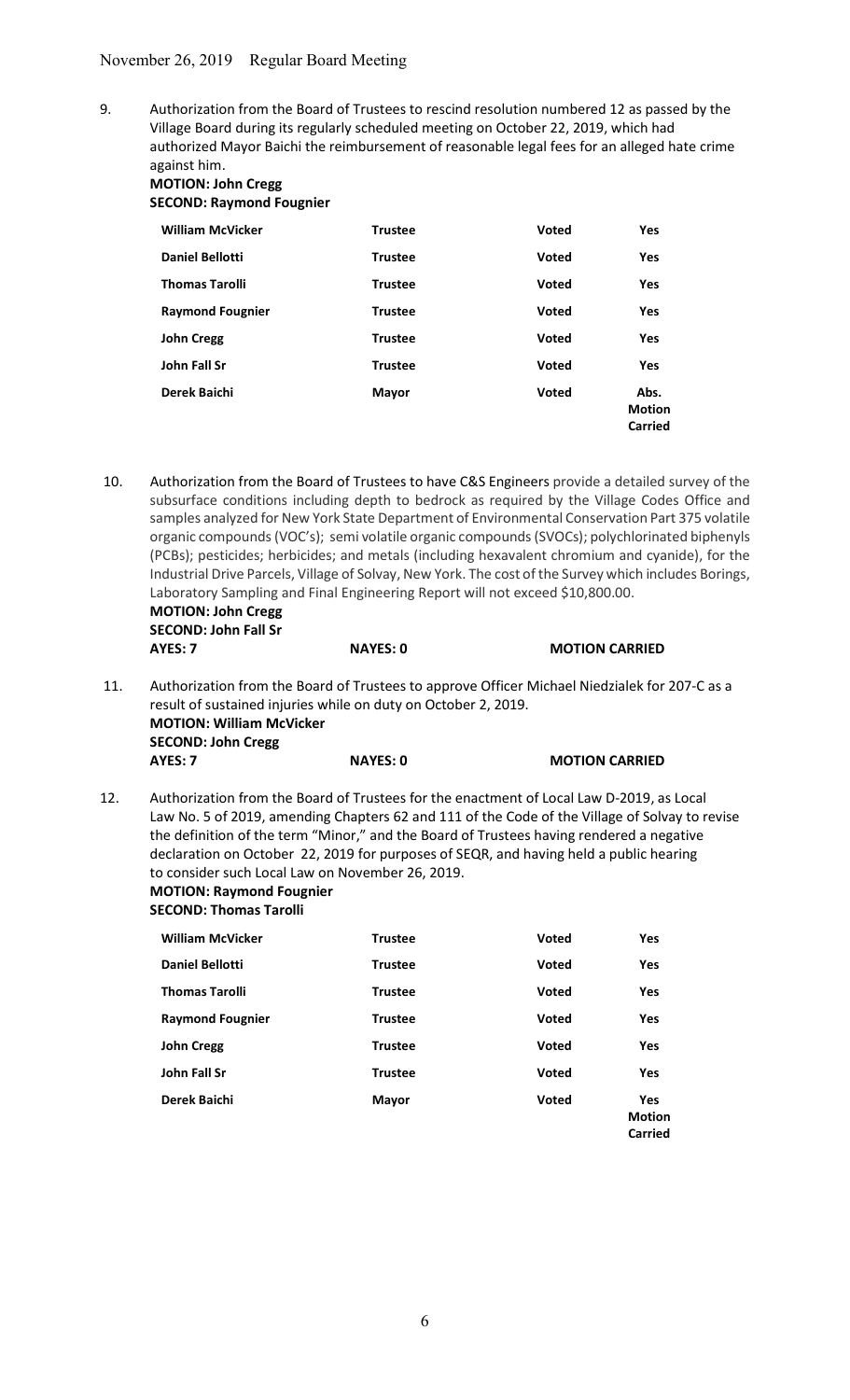13. Authorization from the Board of Trustees for the enactment of Local Law E-2019, as Local Law No. 6 of 2019, creating a new Chapter 131 of the Code of the Village of Solvay to regulate the deployment of small cell wireless facilities throughout the Village, and the Board of Trustees having rendered a negative declaration on October 22, 2019 for purposes of SEQR, and having held a public hearing to consider such Local Law on November 26, 2019. MOTION: John Cregg

# SECOND: Raymond Fougnier

| <b>William McVicker</b> | <b>Trustee</b> | <b>Voted</b> | <b>Yes</b>                             |
|-------------------------|----------------|--------------|----------------------------------------|
| <b>Daniel Bellotti</b>  | <b>Trustee</b> | Voted        | <b>Yes</b>                             |
| <b>Thomas Tarolli</b>   | <b>Trustee</b> | Voted        | <b>Yes</b>                             |
| <b>Raymond Fougnier</b> | <b>Trustee</b> | <b>Voted</b> | <b>Yes</b>                             |
| <b>John Cregg</b>       | <b>Trustee</b> | <b>Voted</b> | <b>Yes</b>                             |
| John Fall Sr            | <b>Trustee</b> | Voted        | Yes                                    |
| Derek Baichi            | <b>Mayor</b>   | <b>Voted</b> | <b>Yes</b><br><b>Motion</b><br>Carried |

14. Authorization from the Board of Trustees to introduce Local Law F-2019 to create a new Chapter 159A in the Code of the Village of Solvay to establish a vacant building registry and maintenance obligations, declaring the matter an Unlisted Action for purposes of SEQRA and rendering a negative declaration, and scheduling a public hearing to consider such Local Law for December 17, 2019. MOTION: Thomas Tarolli

 SECOND: Daniel Bellotti AYES: 7 NAYES: 0 MOTION CARRIED

15. Authorization from the Board of Trustees to approve the following findings and determinations with respect to the NYSDEC 2019 Urban and Community Forestry Grants Program. The NYSDEC Urban Forestry is an involved agency (as the funding source); this SEQR review will be conducted on an uncoordinated basis; the Village Board of Trustees will act as lead agency; that this action is an unlisted action; that based upon review of the EAF submitted in connection with this project, the Board hereby determines that there will be no adverse environmental impacts emanating from the proposed activity; and therefor renders a negative declaration for purposes of SEQR compliance; further, that the Board hereby authorizes the "Boyd Park and West End Tree Planting Grant Application" and finally, authorizes the Mayor to sign any and all documents in order to give full force and effect to this resolution."

### MOTION: John Cregg SECOND: William McVicker AYES: 7 NAYES: 0 MOTION CARRIED

16. Authorization from the Board of Trustees to promote Mac Sutton to the position of Electric Maintenance Worker at a pay rate of \$35.87 per hour and an effective date of January 4, 2020. This position is equal pay to a Line Worker II. MOTION: Thomas Tarolli

SECOND: John Fall Sr

| <b>William McVicker</b> | <b>Trustee</b> | <b>Voted</b> | Yes                                    |
|-------------------------|----------------|--------------|----------------------------------------|
| <b>Daniel Bellotti</b>  | <b>Trustee</b> | <b>Voted</b> | <b>Yes</b>                             |
| <b>Thomas Tarolli</b>   | <b>Trustee</b> | <b>Voted</b> | <b>Yes</b>                             |
| <b>Raymond Fougnier</b> | <b>Trustee</b> | <b>Voted</b> | <b>Yes</b>                             |
| <b>John Cregg</b>       | <b>Trustee</b> | <b>Voted</b> | <b>Yes</b>                             |
| John Fall Sr            | <b>Trustee</b> | <b>Voted</b> | Yes                                    |
| Derek Baichi            | <b>Mayor</b>   | <b>Voted</b> | <b>Yes</b><br><b>Motion</b><br>Carried |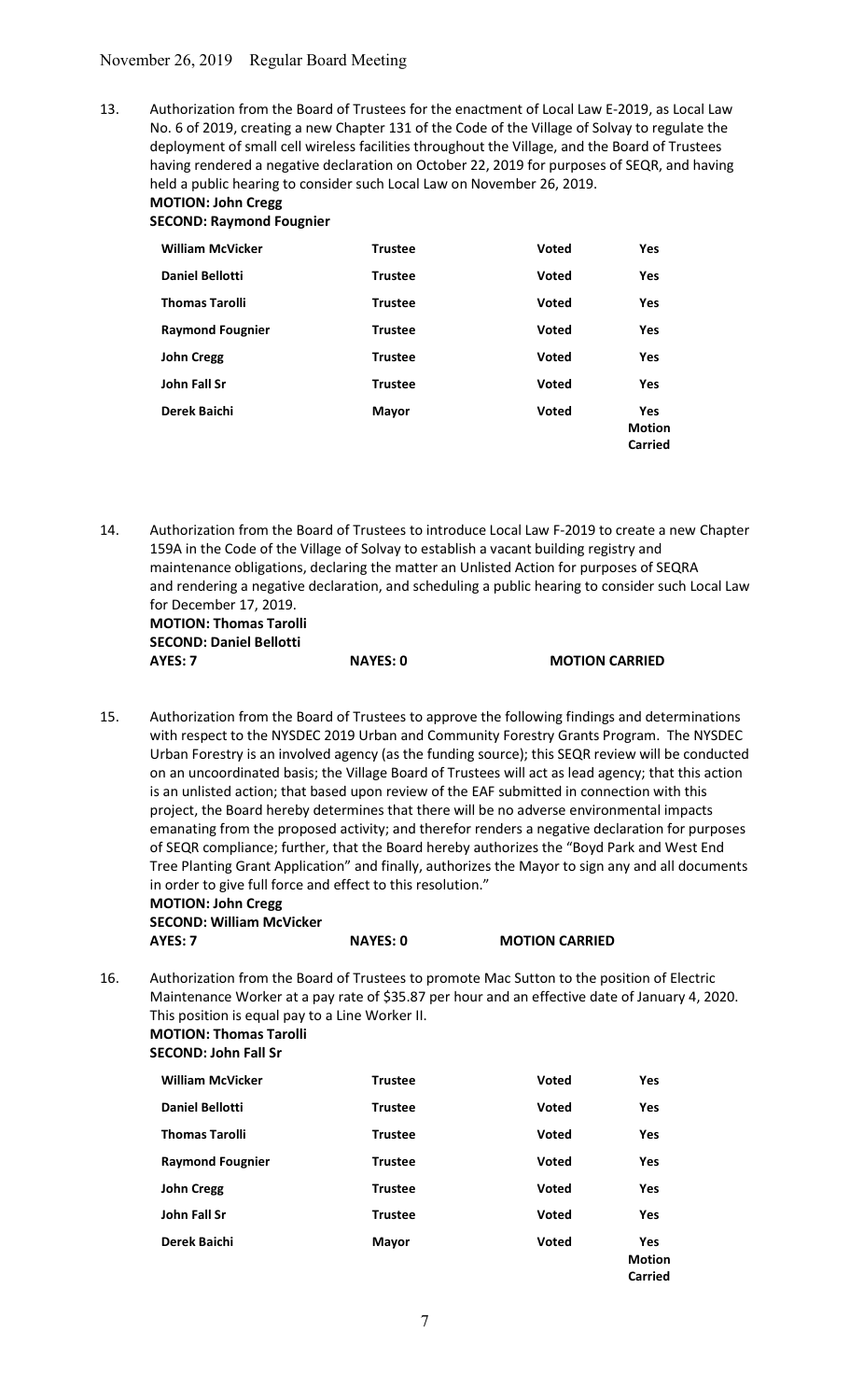17. Authorization from the Board of Trustees to discontinue the pick-up of mattresses and box springs by the DPW effective December 2, 2019. This is due to new \$15 fee per mattress being charged by OCCRA. MOTION: Raymond Fougnier

 SECOND: John Cregg No Vote Took Place.

MOTION TO TABLE: John Cregg SECOND: Raymond Fougnier AYES: 7 NAYES: 0 MOTION CARRIED

18. Authorization from the Board of Trustees to promote Emanuele "EJ" Falcone III to the position of MEO I at a pay rate of \$21.16 per hour and an effective date of January 4, 2020. There is a 120-day probationary period for this position. MOTION: John Fall Sr SECOND: John Cregg No Vote Took Place.

 MOTION TO TABLE: John Cregg SECOND: Raymond Fougnier AYES: 7 NAYES: 0 MOTION CARRIED

Resolved that this Board of Trustees move into Executive Session to discuss a contract and personnel matter at 8:18 p.m.

MOTION: William McVicker SECOND: Raymond Fougnier AYES: 7 NAYES: 0 MOTION CARRIED

Resolved that the Executive Session be closed and that this Board return to the regular meeting at 8:54 p.m.

MOTION: John Cregg SECOND: William McVicker AYES: 7 NAYES: 0 MOTION CARRIED

### No action was taken at the Executive session meeting.

### NEW BUSINESS:

1. Authorization from the Board of Trustees to promote Emanuele "EJ" Falcone III to the position of MEO I at a pay rate of \$21.16 per hour and an effective date of January 4, 2020. There is a 120-day probationary period for this position. MOTION: John Cregg

SECOND: William McVicker

| <b>William McVicker</b> | <b>Trustee</b> | <b>Voted</b> | <b>Yes</b>                             |
|-------------------------|----------------|--------------|----------------------------------------|
| <b>Daniel Bellotti</b>  | <b>Trustee</b> | <b>Voted</b> | <b>Yes</b>                             |
| <b>Thomas Tarolli</b>   | <b>Trustee</b> | Voted        | <b>Yes</b>                             |
| <b>Raymond Fougnier</b> | <b>Trustee</b> | <b>Voted</b> | <b>Yes</b>                             |
| <b>John Cregg</b>       | <b>Trustee</b> | <b>Voted</b> | <b>Yes</b>                             |
| John Fall Sr            | <b>Trustee</b> | Voted        | <b>Yes</b>                             |
| Derek Baichi            | Mayor          | Voted        | <b>Yes</b><br><b>Motion</b><br>Carried |